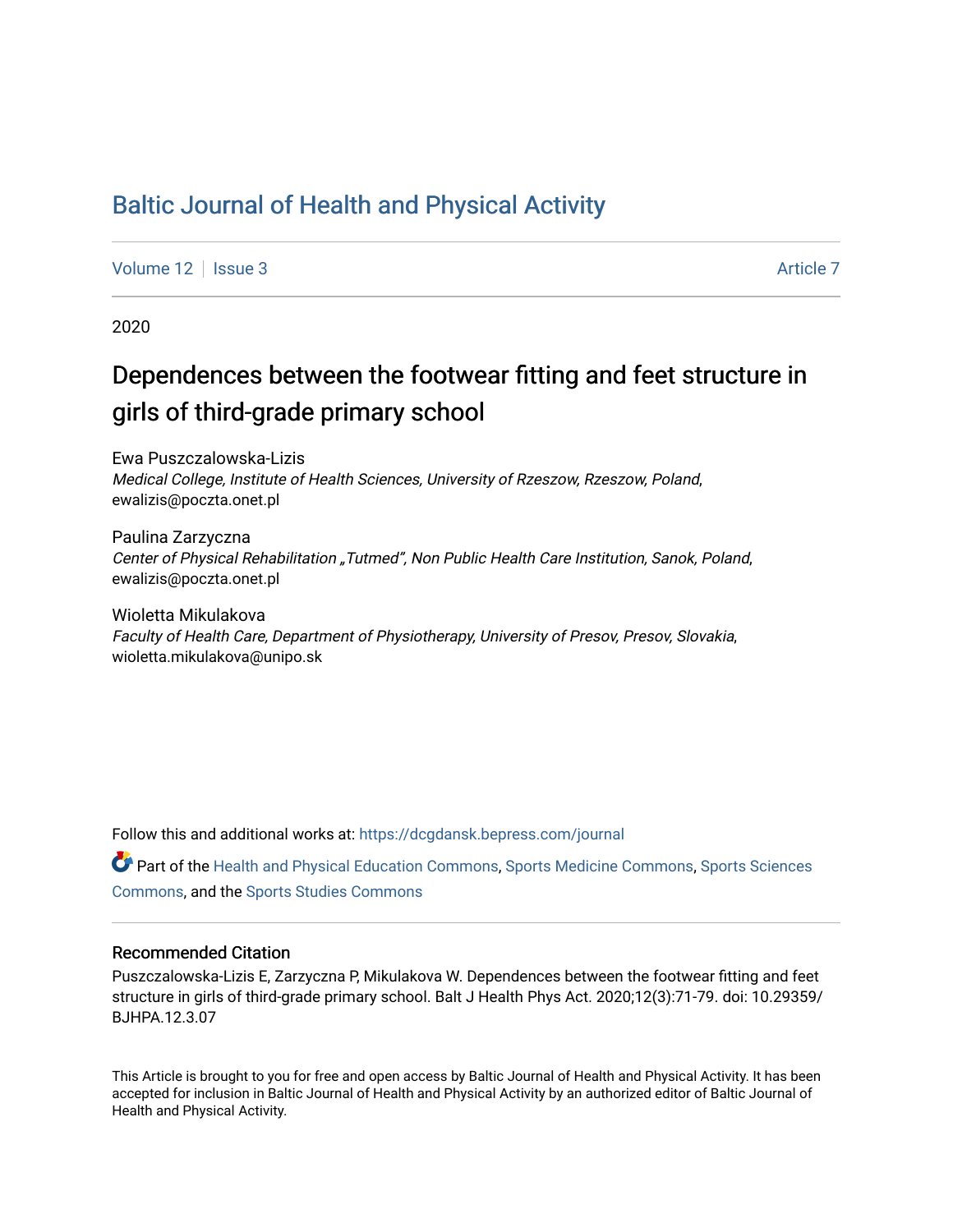## **Dependences between the footwear fitting and feet structure in girls of third-grade primary school**

#### **Authors' Contribution:**

- **A** Study Design
- **B** Data Collection **C** Statistical Analysis
- **D** Data Interpretation
- **E** Manuscript Preparation

**F** Literature Search

**G** Funds Collection

#### Ewa Puszczalowska-Lizis<sup>1 ABCDEF,</sup> Paulina Zarzyczna<sup>2 ABDF</sup>, Wioletta Mikulakova<sup>3 ACD</sup>

- <sup>1</sup> Medical College, Institute of Health Sciences, University of Rzeszow, Rzeszow, Poland
- <sup>2</sup> Center of Physical Rehabilitation "Tutmed", Non Public Health Care Institution, Sanok, Poland
- <sup>3</sup> Faculty of Health Care, Department of Physiotherapy, University of Presov, Presov, Slovakia

| abstract                     |                                                                                                                                                                                                                                                                                                                                                                                                                                                                                            |
|------------------------------|--------------------------------------------------------------------------------------------------------------------------------------------------------------------------------------------------------------------------------------------------------------------------------------------------------------------------------------------------------------------------------------------------------------------------------------------------------------------------------------------|
| Background:                  | The study aimed to study dependences between the footwear fitting and feet structure in girls of third<br>grade of primary school.                                                                                                                                                                                                                                                                                                                                                         |
| <b>Material and methods:</b> | The research tool was the podoscope CQ-ST. The footwear fitting to the feet of the examined children<br>was tested using the Clevermess device.                                                                                                                                                                                                                                                                                                                                            |
| Results:                     | Statistically significant relationships between the frequency of varus deformity of the Vth toe of the<br>right foot and the width fitting of the outdoor footwear were found $(p=0.027)$ . Statistically significant<br>relationships between the length of the indoor footwear and the heel angle $(y)$ of the left foot have also<br>been noted ( $p = 0.038$ ).                                                                                                                        |
| Conclusions:                 | Conclusions: Children with a wider forefoot wear longer shoes, which is why there is a need to take into<br>account differences in the foot width in the production of footwear used indoors. The use of too short<br>footwear, without free space that is necessary for the proper setting of the foot during movement or<br>load, is a factor leading to excessive lateral arching. Wearing too wide shoes affects the formation of<br>varus deformity of the Vth toe of the right foot. |
| Kev words:                   | foot deformities, footwear, fit.                                                                                                                                                                                                                                                                                                                                                                                                                                                           |
| article details              |                                                                                                                                                                                                                                                                                                                                                                                                                                                                                            |

|                               | Article statistics: Word count: 3,544; Tables: 5; Figures: 0; References: 26                                                                                                                                                                                                                                                                                                                                                                                                                                                                                                                                                                                                                                                                                                                                                                                  |
|-------------------------------|---------------------------------------------------------------------------------------------------------------------------------------------------------------------------------------------------------------------------------------------------------------------------------------------------------------------------------------------------------------------------------------------------------------------------------------------------------------------------------------------------------------------------------------------------------------------------------------------------------------------------------------------------------------------------------------------------------------------------------------------------------------------------------------------------------------------------------------------------------------|
|                               | Received: May 2020; Accepted: June 2020; Published: September 2020                                                                                                                                                                                                                                                                                                                                                                                                                                                                                                                                                                                                                                                                                                                                                                                            |
| <b>Full-text PDF:</b>         | http://www.balticsportscience.com                                                                                                                                                                                                                                                                                                                                                                                                                                                                                                                                                                                                                                                                                                                                                                                                                             |
| Copyright                     | © Gdansk University of Physical Education and Sport, Poland                                                                                                                                                                                                                                                                                                                                                                                                                                                                                                                                                                                                                                                                                                                                                                                                   |
| Indexation:                   | Celdes, Clarivate Analytics Emerging Sources Citation Index (ESCI), CNKI Scholar (China National Knowledge<br>Infrastructure), CNPIEC, De Gruyter - IBR (International Bibliography of Reviews of Scholarly Literature in<br>the Humanities and Social Sciences), De Gruyter - IBZ (International Bibliography of Periodical Literature<br>in the Humanities and Social Sciences), DOAJ, EBSCO - Central & Eastern European Academic Source, EBSCO<br>- SPORTDiscus, EBSCO Discovery Service, Google Scholar, Index Copernicus, J-Gate, Naviga (Softweco, Primo<br>Central (ExLibris), ProQuest - Family Health, ProQuest - Health & Medical Complete, ProQuest - Illustrata: Health<br>Sciences, ProQuest - Nursing & Allied Health Source, Summon (Serials Solutions/ProQuest, TDOne (TDNet), Ulrich's<br>Periodicals Directory/ulrichsweb, WorldCat (OCLC) |
| <b>Funding:</b>               | This research received no specific grant from any funding agency in the public, commercial, or not-for-profit sectors.                                                                                                                                                                                                                                                                                                                                                                                                                                                                                                                                                                                                                                                                                                                                        |
| <b>Conflict of interests:</b> | Authors have declared that no competing interest exists.                                                                                                                                                                                                                                                                                                                                                                                                                                                                                                                                                                                                                                                                                                                                                                                                      |
| <b>Corresponding author:</b>  | Dr hab. Ewa Puszczalowska-Lizis; Medical College, Institute of Health Sciences, University of Rzeszow, Warzywna<br>1A Street, 35-959 Rzeszow, Poland; e-mail: ewalizis@poczta.onet.pl.                                                                                                                                                                                                                                                                                                                                                                                                                                                                                                                                                                                                                                                                        |
| <b>Open Access License:</b>   | This is an open access article distributed under the terms of the Creative Commons Attribution-Non-Commercial-No-<br>Derivatives 4.0 International (https://creativecommons.org/licenses/by-nc-nd/4.0/), which permits use, distribution<br>and reproduction in any medium, provided the original work is properly cited, the use is non-commercial and is<br>otherwise in compliance with the license.                                                                                                                                                                                                                                                                                                                                                                                                                                                       |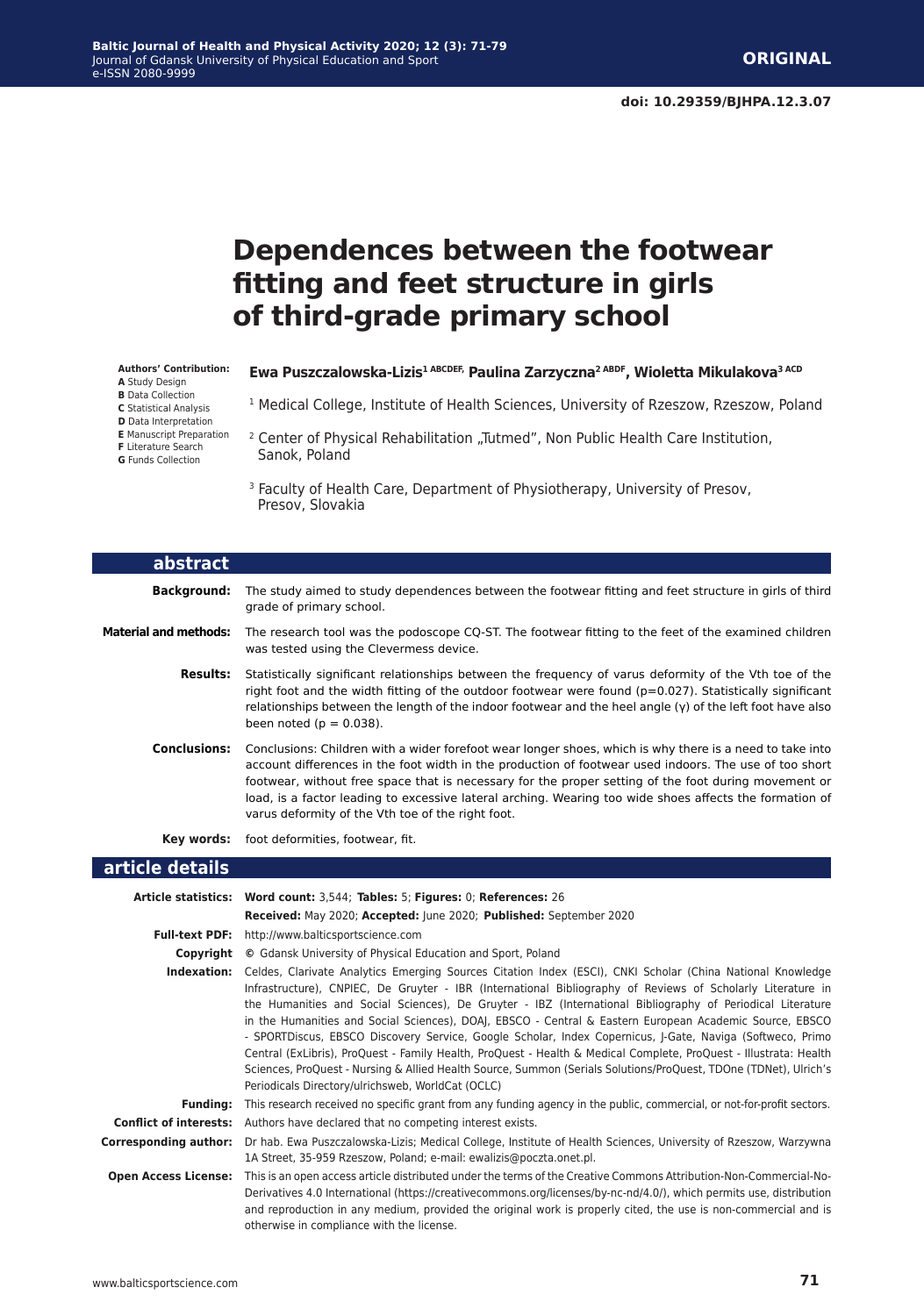## **introduction**

Human foot is an important static-dynamic part of the motor system. It supports the mass of the whole body, and in static conditions it enables balancing of the body's spatial position. On the other hand, it is a propelling mechanism giving the body propulsion while moving [1-3].

On the basis of the available scientific references it could be started that feet disorders are a source of problems in everyday life. They can have a negative effect on the efficiency and condition of the higher parts of the kinematic chain. Therefore, the prevention of foot deformities is particularly important in this respect. It should primarily be based on their care, hygiene and appropriate selection of footwear [4-9].

According to Wolf et al. [10], the type of footwear worn can affect the shape of the foot, changing its natural movement during locomotion. The authors found that light, flexible footwear supports the development of feet. However, wearing wrongly fitted shoes - too short, too tight and stiff, especially in childhood, leads to their deformation. According to the authors, most of the deformations arise due to the use of improperly chosen full footwear, and much less often due to wearing inappropriately fitted sandals or slippers. Walther et al. [11] emphasized that girls' feet are more often deformed due to their structure that is more delicate. Wang et al. [12] pointed to the need for manufacturers to care for the ergonomics of footwear. Designing footwear requires knowledge of issues related to skeletal development processes in the early stages of ontogenesis, including the dynamics of changes in the shape of the child's foot. Correctly made footwear should be light and have a proper shape of the front part. The top of the shoe cannot compress the dorsal part of the foot. The adequate height and width of the so-called "shoetoe" should provide the toes with correct setting on the one hand, and allow free movement on the other hand. The shoe should fulfill the task of stabilizing the foot, not limiting its physiological movements and not compressing. Wearing too narrow shoes causes pressure on the toes and subsequent deformation, and also hinders the work of the muscles and affects the stretching of the ligaments that maintain the transverse arch. The size of the shoe should be adjusted accordingly to the length of the foot. Therefore, when buying children's shoes, one should take into account the so-called functional surplus, which is a reserve for the increase in the length of the foot during the period of use and secures the free space in the footwear needed to lengthen the longitudinal arch (the so-called apparent increase in the length of the foot) during movement or load. The functional excess should take into account the size of the mean foot growth in the period from 6 to 12 months. In Poland, the current PN-87/0-91055 standard (Size of Shoe Lasts) for children under 15 provides for a functional surplus of 10 mm, which is the difference between the length of the foot and the inner length of the footwear [13, 14].

The analysis of extensive literature indicates that the footwear fitting in relation to the developing foot is the issue with a limited range of empirical studies. This was the reason for undertaking the subject of the paper which aim was to examine dependences between the footwear fitting and feet structure in girls of third grade primary school.

The following research questions have been formulated:

- 1. Are there any dependencies between the lengthwise fit of indoor and outdoor shoes and the incidence of foot deformities in girls aged 9?
- 2. Are there any dependencies between the widthwise fit of indoor and outdoor shoes and the incidence of foot deformities in girls aged 9?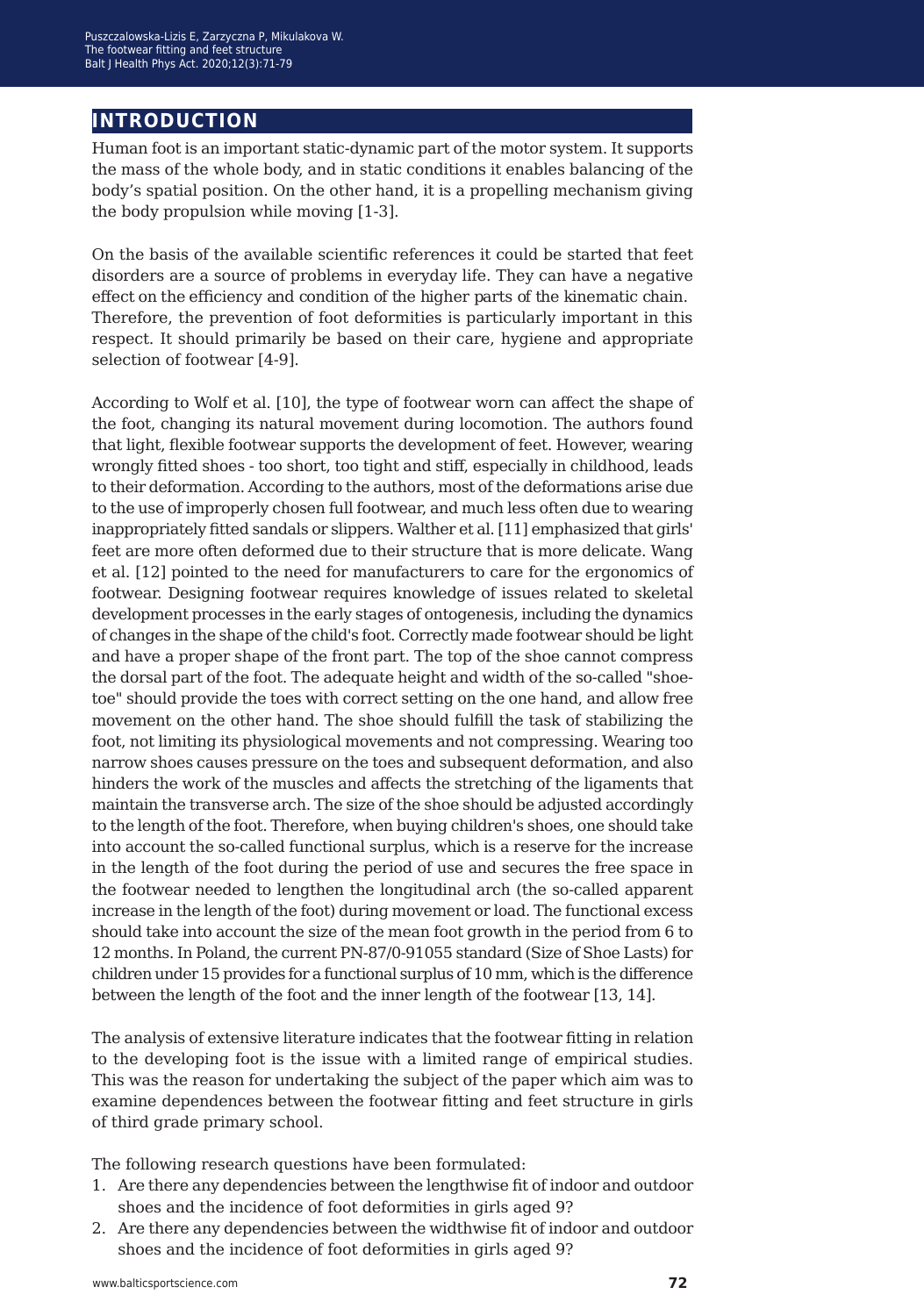### **material and methods**

The study comprised 100 9-year-old girls attending randomly selected schools in the Sanok administrative district. The selected group was subsequently verified in terms of its compliance with pertinent inclusion and exclusion criteria. The inclusion criteria were as follows: age 9 years; lack of any diseases and/or injuries of the musculoskeletal system; lower limbs with no previous surgical interventions, including feet; no genetically dependent hallux valgus, as confirmed in an interview. The exclusion criteria as follows: not understanding the instructions that were necessary for the measurement procedures, refusal to participate in the trial.

The mean body mass of the examined girls was  $\bar{x}$  =30.42±6.80 kg, the mean body height was  $\bar{x}$  =132.88±6.32 cm, while the average BMI amounted to  $\bar{x}$  =17.09±2.82.

The research tool was the podoscope CQ-ST (Electronic System). The study entailed measuring of the plantar feet surfaces in a relaxed stance, with the upper limbs hanging along the body. Each time, both feet were subjected to examination. The width and foot angle were natural, unforced. The following parameters were measured: foot length [cm], foot width [cm], Clarke's angle [°] – longitudinal foot arch, heel angle (γ) [°] – transverse foot arch, hallux valgus angle (α) [°], the angle of the varus deformity of the Vth toe (β), in ° [15-19].

The footwear that the children wore to school (outdoor footwear) and shoes worn at school (indoor footwear) were examined. The typical outdoor shoes for schoolgirls in Poland are laced leather sneakers or leather-like materials, on a flat plastic sole, while typical indoor shoes are lace-up sneakers on a rubber sole.

The footwear fitting to the feet of the examined children was tested using the Clevermess device (Clevermess GmbH), which consisted of a toe limiter, heel stop, buckles to measure foot width, extension mounted on the back of the device, allowing measurements of shoes larger than size 31.

First, the length and width of the foot were measured. To measure the length, the child's foot was placed on the device so that the stops adhered closely to the heel and toes. During the measurement of the foot width, attention was paid that the clamps should be pressed against the width of the foot and were connected over its dorsal surface. The measurement results were automatically saved in the device's memory. Subsequently, the device was put into the shoe in order to measure the length and width of its interior. After 3 seconds from placing in the shoe, the device signaled the end of the measurement. After removing the scoop from the shoe, the result was on the screen, which contained information about the free space in the shoe (the functional length excess and the functional width excess).

When assessing footwear fitting in terms of length, the following criteria were adopted:

- too short footwear when the functional length excess was less than 8 mm,
- appropriate footwear when the length excess was 8-12 mm,
- too long footwear when the length excess was over 12 mm [13].

The following criteria were taken into account when assessing footwear fitting in terms of width:

- too narrow footwear when the width excess was less than 1 mm,
- appropriate footwear when the width excess was 1*−*3 mm,
- too wide footwear when the width excess was over 3 mm [13, 14].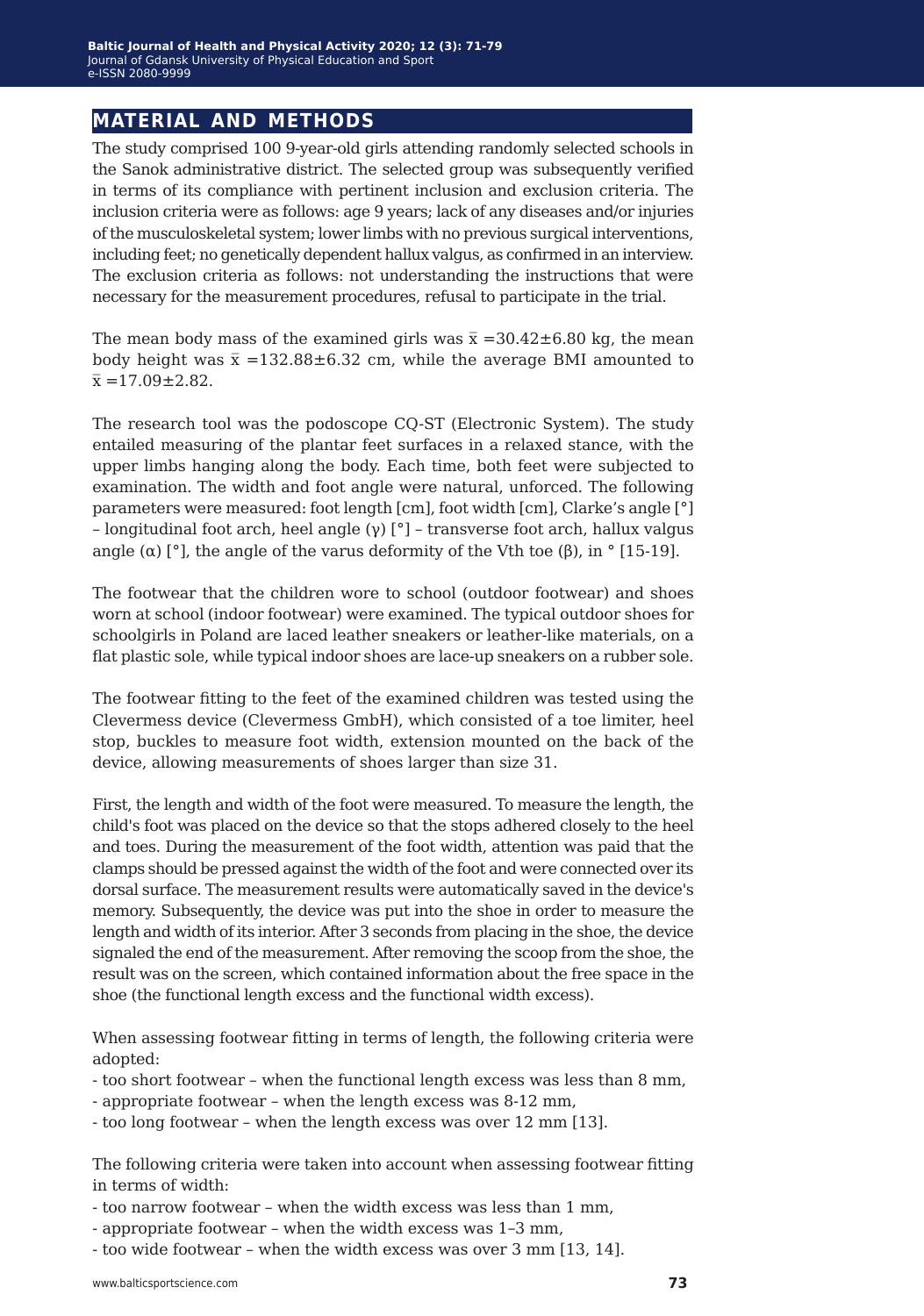In order to preserve the integrity of the research process, all the measurements were taken in the gym, in the morning, using the same measuring instruments operated by the authors. Girls were wearing their gymnastic uniforms. For the podoscopic examination, the girls were without shoes and socks, while for measuring the footwear fitting with Clevermess device, theyput on socks. Procedures were carried out in accordance with Declaration of Helsinki for experiments involving humans. All participants and their parents or legal guardians received detailed information concerning the aim and methodology used in the study. The study was approved by the Local Ethics Committee of Rzeszow University (No. 3/12/2015).

Based on the gathered data, descriptive statistics were calculated. The analysis was carried out using the Pearson Chi-square test  $(\chi^2)$ . The results were considered statistically significant if the probability level of the test was lower than the predetermined significance level  $p < 0.05$ . The Stat Soft STATISTICA software (version 13.1) was used to process the test results.

### **results**

Table 1 includes descriptive statistics of the foot construction characteristics in the examined girls.

The data in Table 2 indicate the existence of statistically significant relationships between the frequency of varus deformity of the Vth toe of the right foot and the width fitting of the outdoor footwear ( $p = 0.027$ ).

A more detailed analysis in Table 3 showed that the varus deformity of the Vth toe of the right foot is more often found in girls wearing too wide shoes (87.5% of the respondents), and the least often in girls using shoes that are properly fitted (56.5% of the respondents).

The results presented in Table 4 indicate the existence of statistically significant relationships between the length of the indoor footwear and the heel angle (γ) of the left foot ( $p = 0.038$ ).

|    | $\overline{x}$ $\pm$ SD | max-min     | $Q_{25}$ | Me    | $Q_{75}$ |
|----|-------------------------|-------------|----------|-------|----------|
| rf | $19.54 \pm 1.16$        | 22.10-17.20 | 18.70    | 19.45 | 20.40    |
| lf | $19.54 \pm 1.17$        | 22.10-17.20 | 18.70    | 19.50 | 20.40    |
| rf | $7.43 \pm 0.47$         | 8.90-6.50   | 7.05     | 7.40  | 7.70     |
| lf | $7.48 \pm 0.45$         | 8.50-6.50   | 7.15     | 7.50  | 7.70     |
| rf | $33.38 + 9.49$          | 50.00-11.00 | 29.50    | 35.00 | 40.00    |
| lf | 32.02±10.21             | 49.00-8.00  | 24.00    | 34.00 | 40.00    |
| rf | $17.30 \pm 2.00$        | 23.00-13.00 | 16.00    | 17.00 | 18.00    |
| lf | $17.26 \pm 1.74$        | 21.00-13.00 | 16.00    | 17.00 | 18.00    |
| rf | $5.42 \pm 4.47$         | 16.00-0.00  | 0.50     | 5.00  | 8.00     |
| lf | $5.57 \pm 4.09$         | 17.00-0.00  | 3.00     | 5.00  | 8.00     |
| rf | $13.69 + 5.20$          | 26.00-0.00  | 10.00    | 14.00 | 17.00    |
|    | $13.31 \pm 5.77$        | 27.00-0.00  | 10.00    | 14.00 | 17.00    |
|    |                         |             |          |       |          |

Table 1. Descriptive statistics of structural features of the subjects' feet

rf, right foot; lf, left foot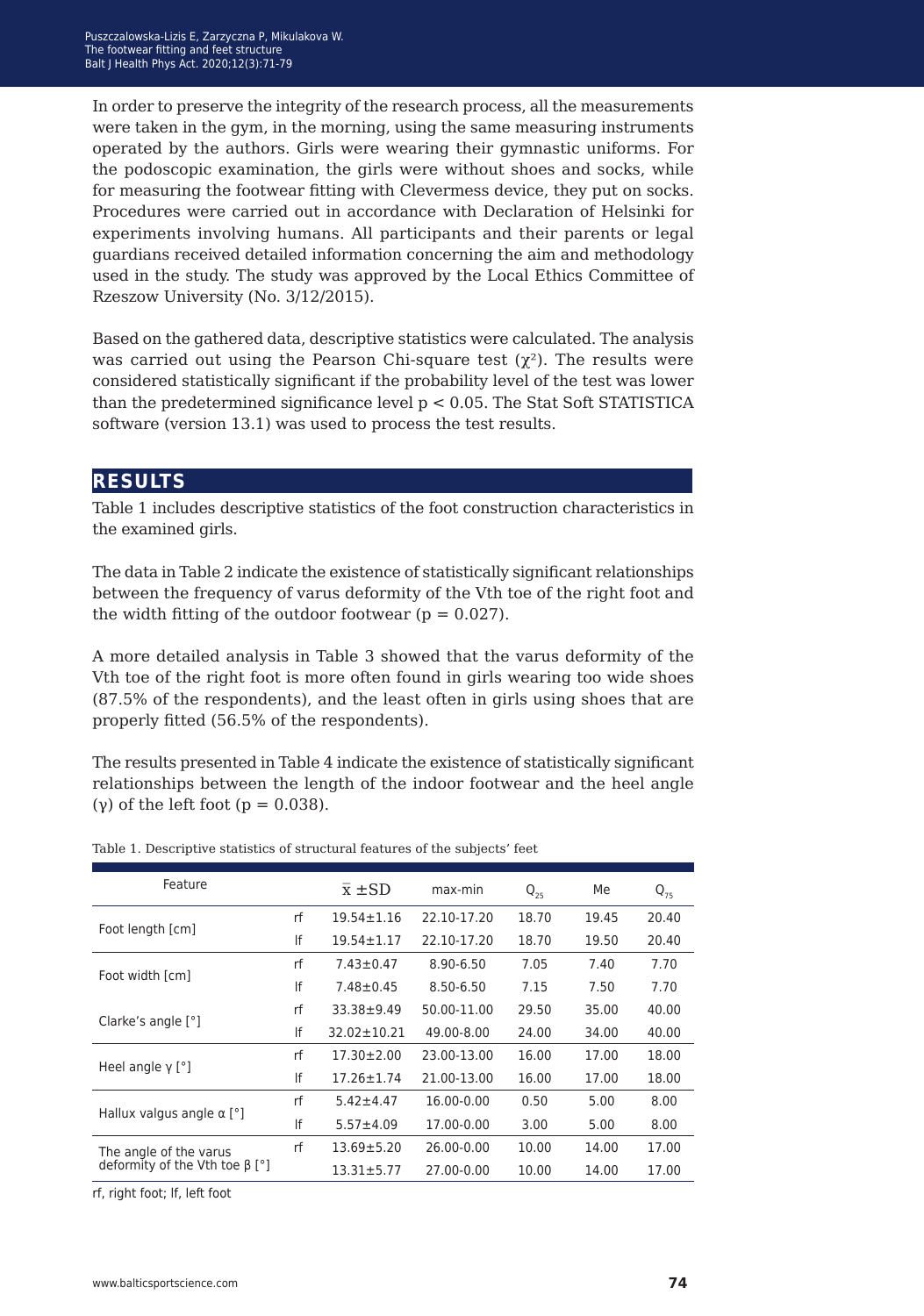Table. 2. Dependencies between the fitting of indoor and outdoor footwear and the construction of the examined girls' right feet

| Pair of variables                                                  | Chi-square test    | р        |
|--------------------------------------------------------------------|--------------------|----------|
| Length of the outdoor footwear & the medial longitudinal foot arch | $\chi^2(4)=2.54$   | 0.637    |
| Width of the outdoor footwear & the medial longitudinal foot arch  | $\chi^2(4)=5.24$   | 0.262    |
| Length of the indoor footwear & the medial longitudinal foot arch  | $\chi^2(4) = 6.03$ | 0.196    |
| Width of the indoor footwear & the medial longitudinal foot arch   | $\chi^2(4)=4.34$   | 0.361    |
| Length of the outdoor footwear & transverse foot arch              | $\chi^2(4)=0.86$   | 0.929    |
| Width of the outdoor footwear & transverse foot arch               | $\chi^2(4)=7.41$   | 0.115    |
| Length of the indoor footwear & transverse foot arch               | $\chi^2(4)=1.49$   | 0.828    |
| Width of the indoor footwear & transverse foot arch                | $\chi^2(4)=4.31$   | 0.364    |
| Length of the outdoor footwear & setting of the hallux             | $\chi^2(2)=0.15$   | 0.924    |
| Width of the outdoor footwear & setting of the hallux              | $\chi^2(2)=0.51$   | 0.772    |
| Length of the indoor footwear $\&$ setting of the hallux           | $\chi^2(2)=0.94$   | 0.624    |
| Width of the indoor footwear & setting of the hallux               | $\chi^2(2) = 5.25$ | 0.072    |
| Length of the outdoor footwear $\&$ setting of the Vth toe         | $\chi^2(2)=0.89$   | 0.638    |
| Width of the outdoor footwear & setting of the Vth toe             | $\chi^2(2)=7.18$   | $0.027*$ |
| Length of the indoor footwear & setting of the Vth toe             | $\chi^2(2)=1.41$   | 0.494    |
| Width of the indoor footwear & setting of the Vth toe              | $\chi^2(2)=2.91$   | 0.232    |
| $*$ p < 0.05                                                       |                    |          |

Table 3. The prevalence of deformation of the Vth toe of the right foot, depending on the width of the used outdoor footwear

| Setting of the Vth toe      | Appropriate<br>footwear |      | Too wide<br>footwear |                             | Too narrow<br>footwear |               | Total |      |
|-----------------------------|-------------------------|------|----------------------|-----------------------------|------------------------|---------------|-------|------|
|                             | n                       | $\%$ | n                    | $\%$                        | n                      | $\frac{0}{0}$ | n     | $\%$ |
| Normal setting              | 10                      | 43.5 | 4                    | 12.5                        | 10                     | 22.2          | 24    | 24.0 |
| The Vth toe varus deformity | 13                      | 56.5 | 28                   | 87.5                        | 35                     | 77.8          | 76    | 76.0 |
| Chi-square test             |                         |      |                      | $\chi^2(2)=7.18$ ; p=0.027* |                        |               |       |      |

 $* p < 0.05$ 

Table 4. Dependencies between the fitting of indoor and outdoor footwear and the construction of the examined girls' left feet

| Pair of variables                                                  | Chi-square test    | p        |
|--------------------------------------------------------------------|--------------------|----------|
| Length of the outdoor footwear & the medial longitudinal foot arch | $\chi^2(4) = 2.17$ | 0.702    |
| Width of the outdoor footwear & the medial longitudinal foot arch  | $\chi^2(4)=7.63$   | 0.105    |
| Length of the indoor footwear & the medial longitudinal foot arch  | $\chi^2(4) = 3.32$ | 0.504    |
| Width of the indoor footwear & the medial longitudinal foot arch   | $\chi^2(4)=6.85$   | 0.143    |
| Length of the outdoor footwear & transverse foot arch              | $\chi^2(2)=3.59$   | 0.463    |
| Width of the outdoor footwear & transverse foot arch               | $\chi^2(2) = 5.34$ | 0.253    |
| Length of the indoor footwear & transverse foot arch               | $\chi^2(2)=10.10$  | $0.038*$ |
| Width of the indoor footwear & transverse foot arch                | $\chi^2(2) = 5.15$ | 0.271    |
| Length of the outdoor footwear & setting of the hallux             | $\chi^2(2)=1.32$   | 0.516    |
| Width of the outdoor footwear & setting of the hallux              | $\chi^2(2)=1.12$   | 0.569    |
| Length of the indoor footwear & setting of the hallux              | $\chi^2(2)=3.11$   | 0.210    |
| Width of the indoor footwear & setting of the hallux               | $\chi^2(2)=0.22$   | 0.892    |
| Length of the outdoor footwear $\&$ setting of the Vth toe         | $\chi^2(4)=1.87$   | 0.391    |
| Width of the outdoor footwear & setting of the Vth toe             | $\chi^2(4)=0.04$   | 0.979    |
| Length of the indoor footwear & setting of the Vth toe             | $\chi^2(4)=0.20$   | 0.901    |
| Width of the indoor footwear & setting of the Vth toe              | $\chi^2(4)=0.99$   | 0.609    |
| $* n < 0.05$                                                       |                    |          |

 $p < 0.05$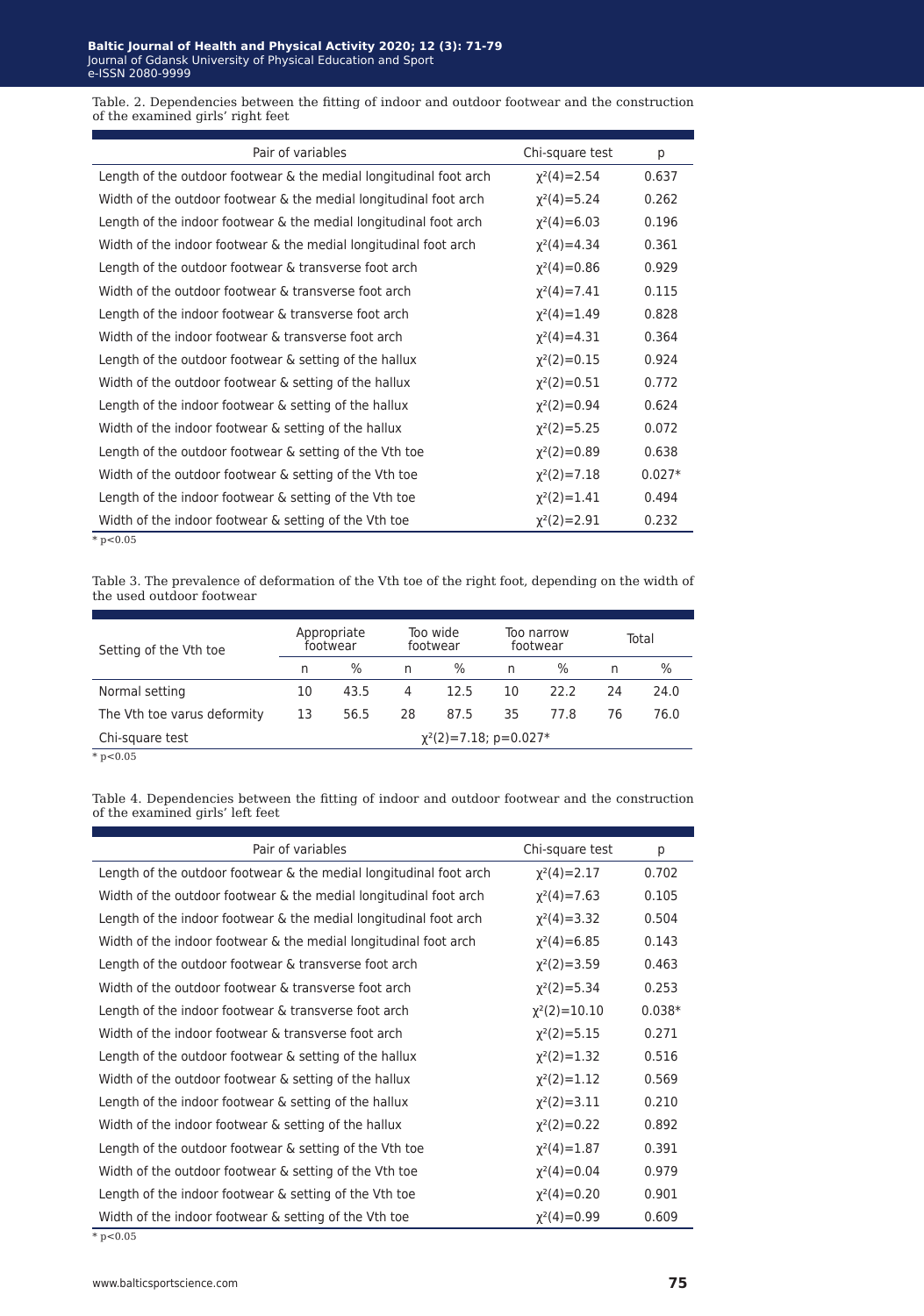A more detailed analysis in Table 5 showed that the left laterally hollowed feet were noted only in girls using too short shoes (9.3% of the respondents). In turn, the prevalence of the lateral flat foot of the left foot was the highest in the case of the users of too long shoes (35.7% of the respondents).

Table 5. The prevalence of deformation of the transverse arch of the left foot and the length of the indoor footwear used

| Transverse foot arch | Appropriate<br>footwear      |      | Too long<br>footwear |      | Too short<br>footwear |      | Total |      |
|----------------------|------------------------------|------|----------------------|------|-----------------------|------|-------|------|
|                      | n                            | $\%$ | n                    | $\%$ | n                     | $\%$ | n     | $\%$ |
| High arched foot     | 0                            | 0.0  | 0                    | 0.0  | 4                     | 9.3  | 4     | 4.0  |
| Normal foot          | 30                           | 69.8 | 9                    | 64.3 | 34                    | 79.1 | 73    | 73.0 |
| Flat foot            | 13                           | 30.2 | 5                    | 35.7 | 5                     | 11.6 | 23    | 23.0 |
| Chi-square test      | $\chi^2(2)$ =10.10; p=0.038* |      |                      |      |                       |      |       |      |
| $* - -0.05$          |                              |      |                      |      |                       |      |       |      |

 $p < 0.05$ 

### **discussion**

In the literature, there are reports whose authors raise the issue of footwear fitting. Zhang et al. [20] observed disturbances in the formation of longitudinal arches of the feet in pre-school children living in the province of Fujian. These changes mostly concerned girls' feet and were related to wearing inadequately fitted footwear. Bari et al. [21] concluded that most of the examined 303 children aged 5-6 from Malaysia wore incorrectly fitted footwear. The authors consider the availability of only imported shoes on the Malaysian market, which are typical of the populations inhabiting the United States or the area of Great Britain. Also Naimah et al. [22] found that imported models work well on the feet of European children, while they are definitely inadequate for Malaysian children, as they are characterized by much smaller foot sizes compared to Europeans. Hettigama et al. [23], on the basis of surveys of school students in Sri Lanka aged 8 and 12, stated that the dynamics of the growth of longitudinal features, including the foot length indicates the necessity of frequent change of shoes, which primarily allows them to be correctly fitted to the current foot construction. The authors found that the awareness of the need to wear the correct footwear would counteract diseases and deformities of the feet. They emphasized the urgent need to design and manufacture ergonomic footwear and pointed to the need to adapt the range of footwear produced by companies to the individual needs of customers, including children in Sri Lanka. The precise selection of footwear should be based on accurate tests, taking into account both foot anatomy and the gait specificity. Schwarzkopf et al. [24] noted differences in the length of the right and left foot in 60% of the 235 surveyed residents of New York over 18 years of age. On this basis, they stressed the difficulty in choosing the right size of footwear. Klein et al. [25] assessed the quality of footwear worn by Austrian pre-school children aged 3 to 6.5. To measure the length of the inside of the shoe, the authors used a sliding measure. In the classification of results, they included a travel space of at least 10 mm (optimally 12 mm) more than the length of the foot. Most of the children did not have indoor shoes, or they wore indoor shoes that were not adequately fitted and of worse quality than outdoor footwear. Only 23% of 858 studied children wore well-fitted outdoor footwear, and 9% had well-fitted indoor footwear. Teachers reported that in many cases these shoes were not exchanged throughout the school year. According to the authors, this may be partly due to the fact that parents pay less attention to the footwear that children wear at school than to the outdoor footwear.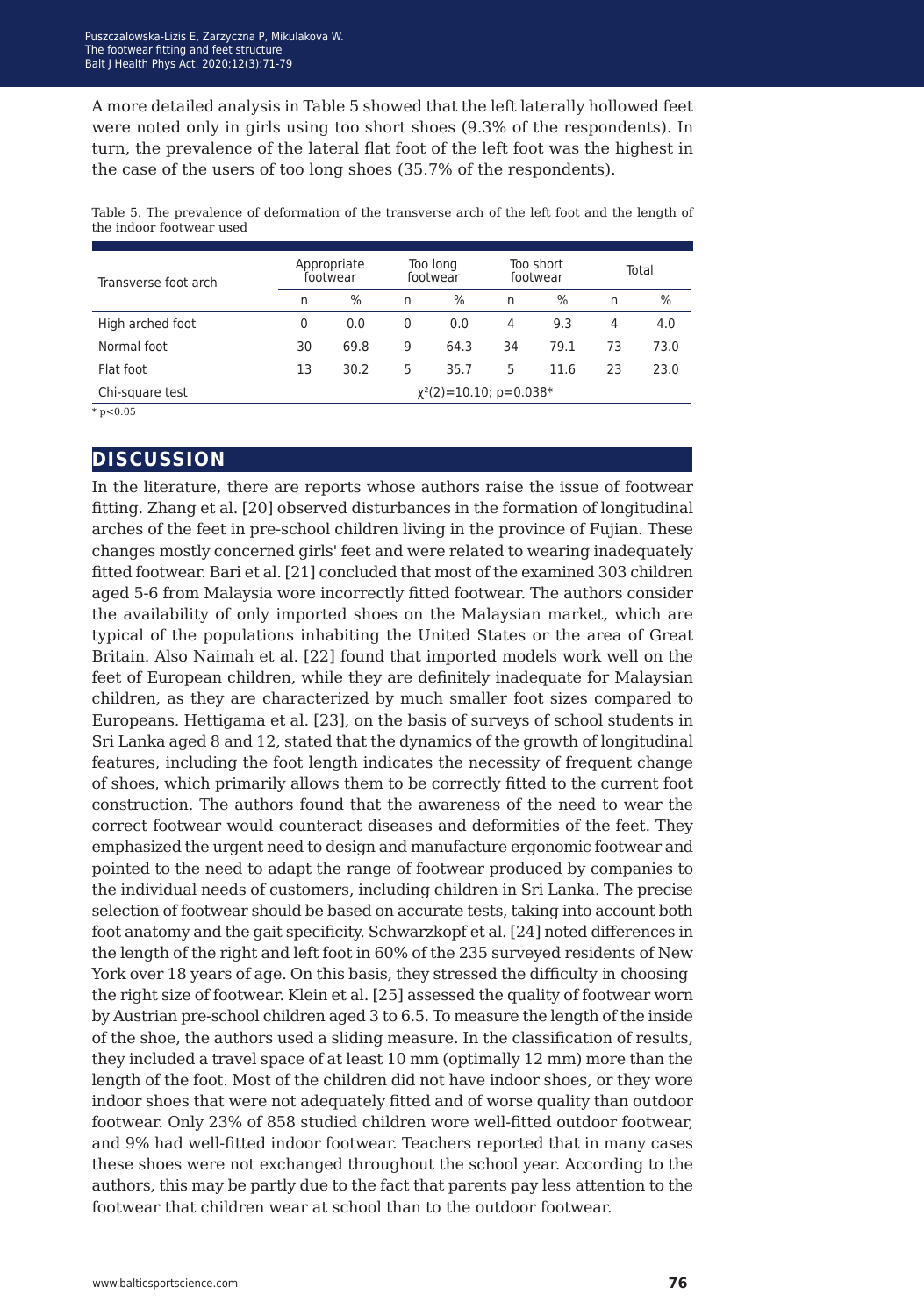Knapik [13] verified the correctness of choosing the size of used and purchased footwear by parents of 500 school-aged children. For this purpose, in the shoe stores the author carried out direct measurements of the length of the feet, plantographic measurements of the angle of hallux valgus and varus deformity of the Vth toe, as well as the measurement of the inner length of the footwear in which the children came to the store and the inner length of the footwear purchased. In addition, a diagnostic survey was conducted on, among others, the influence of footwear on the health condition of feet and the self-assessment of the fitting of footwear used and purchased. In the analysis of the collected material, a functional surplus amounting to 10 mm was taken into account. The effect of wearing inappropriate footwear on the health condition of feet was found. The parents' relatively high awareness of the impact of inappropriate footwear on the condition of the feet was not confirmed by the degree of footwear fitting. Most of the respondents wore footwear equal to the length of the foot or too short ones. According to the author, the most disturbing fact was that a significant percentage of parents bought too short shoes for their children.

Our research is one of few papers in the field of footwear impact on foot formation in girls in early childhood. The obtained results indicate that in the case of the left foot, the incidence of transverse flat foot was the highest in girls wearing too long indoor shoes. This suggests that children with a wider forefoot wear longer shoes to avoid discomfort. It also points to the fact that in the production of footwear, which most often serves as indoor, the differences in the width of girls' feet are not taken into account.

The left laterally hollow feet were recorded only in girls using too short indoor footwear, and thus lacking free space, which is necessary for correct setting of the foot during movement or load. Due to the non-physiological setting of the foot in the shoe, muscle tension increases, which may lead to excessive arching of the foot and has a negative impact on its mobility and flexibility.

An equally important issue is width fitting of the footwear. Chaiwanichsiri et al. [26] pointed out that wearing too narrow shoes, especially in childhood, causes abnormal tension in the muscles and tendons of the feet, the formation of bunions and unsightly thickenings. Too narrow shoes compress the feet, hindering their natural development, as well as impede the work of the muscles. They cause distortion of the toes and stretching of the ligaments maintaining the transverse arch. In turn, wearing too wide shoes is the cause of instability during locomotion and resulting injuries.

Our research indicated the existence of statistically significant relationships between the prevalence of varus deformity of the Vth toe of the right foot and the width fitting of the outdoor footwear. This deformation was significantly more common in girls who wear too wide shoes, and least often in girls using shoes that are properly fitted. A comprehensive look at the data discussed above suggests that properly chosen footwear in terms of width favors the formation of normal foot architecture, but wearing too wide shoes may cause instability, resulting in adverse changes in the fifth toe setting.

The review of scientific publications and the results of own research indicate the need to pay attention to the fitting and condition of both indoor and outdoor footwear. The dynamic growth of children's feet makes it necessary to constantly monitor the condition of footwear. Doing so will allow for frequent replacement and thus reduce the frequency of foot deformities. It is worth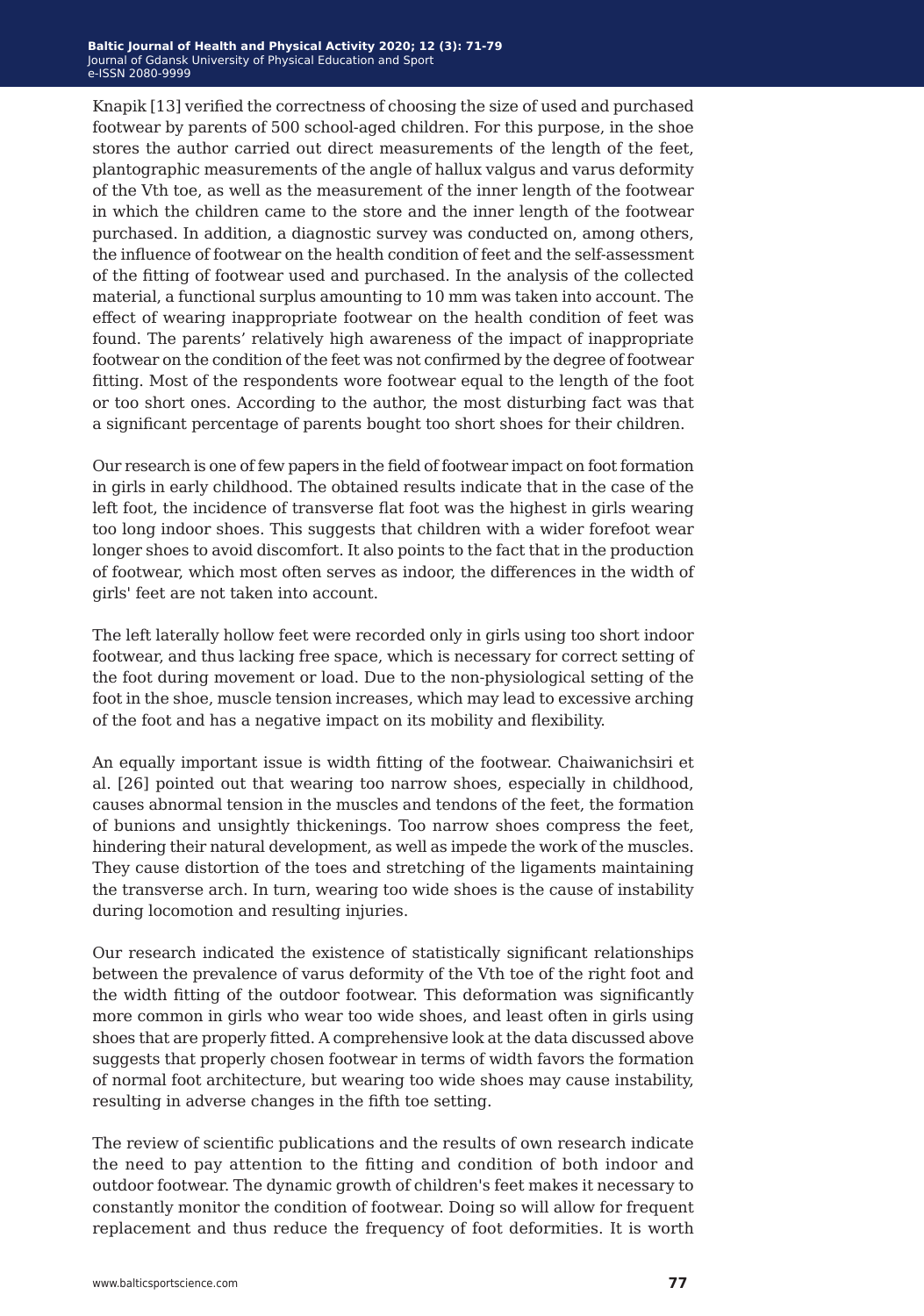emphasizing here that although children's shoes are intended for children, the parents usually buy them, who often, especially in the case of footwear bought for girls, are willing to follow fashion. Therefore, in many cases when choosing shoes, their primary purpose is no longer important, such as protection of feet against injuries and adverse weather conditions. It is also worth stressing that parents' decisions regarding the purchase of shoes are often a reaction to the producers' offer. Currently, in order to satisfy users' aesthetic needs, children's footwear is very often modeled on shoes for adults, which is why it is non-physiological and does not support the development of feet. Therefore, when buying shoes, it is particularly important to know how to select them, as well as to pay attention to the subjective feelings of children.

### **conclusions**

Children with a wider forefoot wear longer shoes, which is why there is a need to take into account differences in foot width in footwear production, which serves indoor. The use of too short footwear, without free space that is necessary for the proper setting of the foot during movement or load, is a factor leading to excessive lateral arching.

Wearing too wide shoes affects the formation of varus deformity of the Vth toe of the right foot.

#### **references**

- [1] Abledu JK, Abledu GK, Offei EB, Antwi EM. Determination of sex from footprint dimensions in a Ghanaian population. PLoS One. 2015;10(19):e0139891. <https://doi.org/10.1371/journal.pone.0139891>
- [2] Deepashini H, Omar B, Paungmali A, Amaramalar N, Ohnmar H, Leonard J. An insight into the plantar pressure distribution of the foot in clinical practice: Narrative review. Pol Ann Med. 2014;21(1):51-56. <https://doi.org/10.1016/j.poamed.2014.03.003>
- [3] Puszczalowska-Lizis E, Bujas P, Omorczyk J, Jandzis S, Zak M. Feet deformities are correlated with impaired balance and postural stability in seniors over 75. PLoS One. 2017;12(9):e0183227. [https://](https://doi.org/10.1371/journal.pone.0183227) [doi.org/10.1371/journal.pone.0183227](https://doi.org/10.1371/journal.pone.0183227)
- [4] Delgado-Abellán L, Aguado X, Jiménez-Ormeño E, Mecerreyes L, Alegre LM. Foot morphology in Spanish school children according to sex and age. Ergonomics. 2014;57(5):787-797. [https://doi.org](https://doi.org/10.1080/00140139.2014.895055) [/10.1080/00140139.2014.895055](https://doi.org/10.1080/00140139.2014.895055)
- [5] Dinato RC, Ribeiro AP, Butugan MK, Pereira IL, Onodera AN, Sacco IC. Biomechanical variables and perception of comfort in running shoes with different cushioning technologies. J Sci Med Sport. 2015;18(1):93-97. <https://doi.org/10.1016/j.jsams.2013.12.003>
- [6] Mauch M, Grau S, Krauss I, Maiwald C, Horstmann T. A new approach to children's footwear based on foot type classification. Ergonomics. 2009;52(8):999-1008. <https://doi.org/10.1080/00140130902803549>
- [7] Zhang XL, Zhu XL. Biomechanical features of children's foot and design of children's shoes. J Beijing Sport Univ. 2010;33(6):57-61.
- [8] Zhang D, Wang Y. Study on the influencing factors on comfort of children's shoes. J Bus Admin Res. 2017;6(2):40-45. <https://doi.org/10.5430/jbar.v6n2p40>
- [9] Mei Q, Gu Y, Sun D, Fernandez J. How foot morphology changes influence shoe comfort and plantar pressure before and after long distance running? Acta Bioeng Biomech. 2018; 20(2):179-186.
- [10] Wolf S, Simon J, Patikas D, Schuster W, Armbrust P, Döderlein L. Foot motion in children shoes: A comparison of barefoot walking with shod walking in conventional and flexible shoes. Gait Posture. 2008;27(1):51-59. <https://doi.org/10.1016/j.gaitpost.2007.01.005>
- [11] Walther M, Herold D, Sinderhauf A, Morrison R. Children sport shoes *−* A systematic review of current literature. Foot Ankle Surg. 2008;14(4):180-189. <https://doi.org/10.1016/j.fas.2008.04.001>
- [12] [Wang XX, Chen SQ, Lin DY. Analysis of the relationship between the basic width and ball girth of](https://doi.org/10.1016/j.fas.2008.04.001)  [children's feet. China Leather. 2014;24:118-125.](https://doi.org/10.1016/j.fas.2008.04.001)
- [13] [Knapik H. The problem of the fitting of footwear used and purchased for children and youth in Poland.](https://doi.org/10.1016/j.fas.2008.04.001) [In: Design, materials, leather, clothing and footwear technology. Ed. M. Pawłowa. Radom University](https://doi.org/10.1016/j.fas.2008.04.001) [of Technology 2000, 156-165.](https://doi.org/10.1016/j.fas.2008.04.001)
- [14] [Rajchel-Chyla B, Skrzyńska B, Janocha M, Gajewski R. The foot length changes due to age as well as](https://doi.org/10.1016/j.fas.2008.04.001)  [load during ambulation and determination of the toe allowance. Prz Wlok. 2012;3:23-26.](https://doi.org/10.1016/j.fas.2008.04.001)
- [15] [Chen KC, Yeh CJ, Kuo JF, Hsieh CL, Yang SF. Wang C.H., Footprint analysis of flatfoot in preschool](https://doi.org/10.1016/j.fas.2008.04.001)aged children. Eur J Pediatr. 2011;170(5):611-617. https://doi.org/10.1007/s00431-010-1330-4
- [16] Okuda H, Juman S, Ueda A, Miki T, Shima M. Factors related to prevalence of hallux valgus in female university students: a cross-sectional study. J Epidemiol. 2014;24(3):200-208. https://doi.org/10.2188/ jea.JE20130110